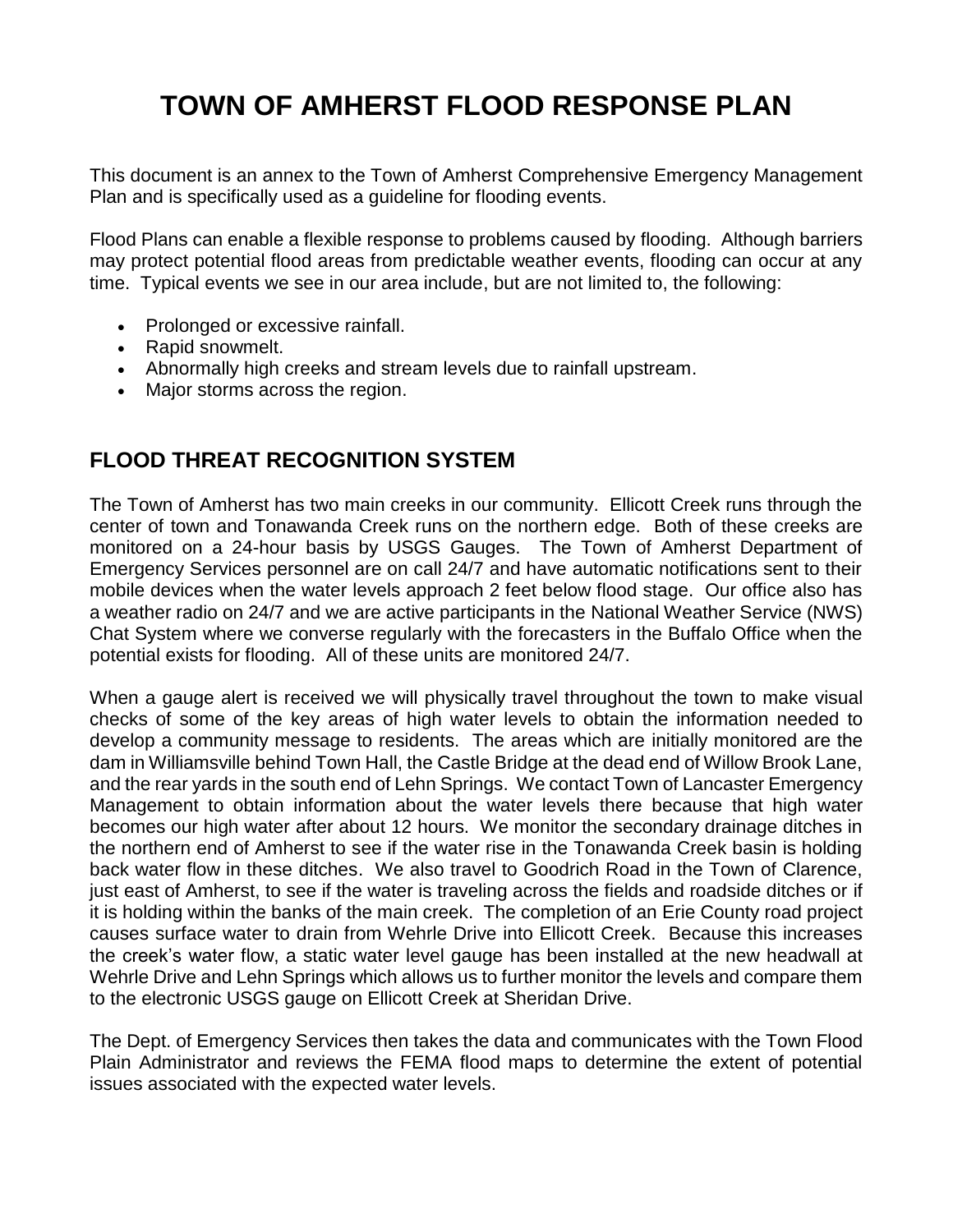# **FLOOD WATCHES AND WARNINGS**

A typical flood watch or warning can be issued several hours or days in advance by the National Weather Service. Sample flood warning messages which may be issued by the NWS and the Town of Amherst include, but are not limited to:

- Flood Alert Flooding is possible.
- Flood Warning Flooding of homes, businesses and main roads is expected.
- Severe Flood Warning Severe flooding may cause imminent danger.
- **Minor Flooding** minimal or no property damage, but may cause back yard flooding or inconvenience situations due to water on roadways.
- **Moderate Flooding**  some inundation of roadways and low lying areas near streams. Some evacuations of people and/or transfer of property to higher elevations may be necessary.
- **Major Flooding** extensive inundation of structures and roads. Evacuation of people and/or transfer of property to higher elevations.

**Flash Flood or Flood Watch:** Indicates flash flooding or flooding is possible within the designated watch area. When a watch is issued, be alert and ready to take action.

**Flash Flood or Flood Warning:** Flash flooding or flooding has been reported or is imminent. You should take necessary precautions and actions at once.

Flood warnings are disseminated via the news media, on the local radio stations, social media, via our homepage, www.amherst.ny.us, as an ALERT message, via NITTEC as a commuter warning and, as necessary, a door-to-door notification by town firefighters and police officers. Residents are also educated about the NYALERT program where they can also make their own determinations as to where and what types of warnings they wish to receive.

## **ROLES AND RESPONSIBILITIES**

The Town Supervisor and Town Board shall execute the powers as identified with NYS General Municipal Law, Article 2B. The Town Attorney and his/her office shall act as counsel to the board as they do on a daily basis. All other department heads shall make themselves and their staff available to assist with any assigned duties or tasks.

#### **POLICE**

Primary police responsibilities:

- Participate within the Unified Command structure
- Coordinate with emergency services and act as the community liaison to the media, etc.
- Assist with notifications and evacuations.
- Identify and establish detour routes due to high water and maintain proper traffic flow patterns as deemed appropriate.
- Provide community security to prevent against looting and other unruly activities.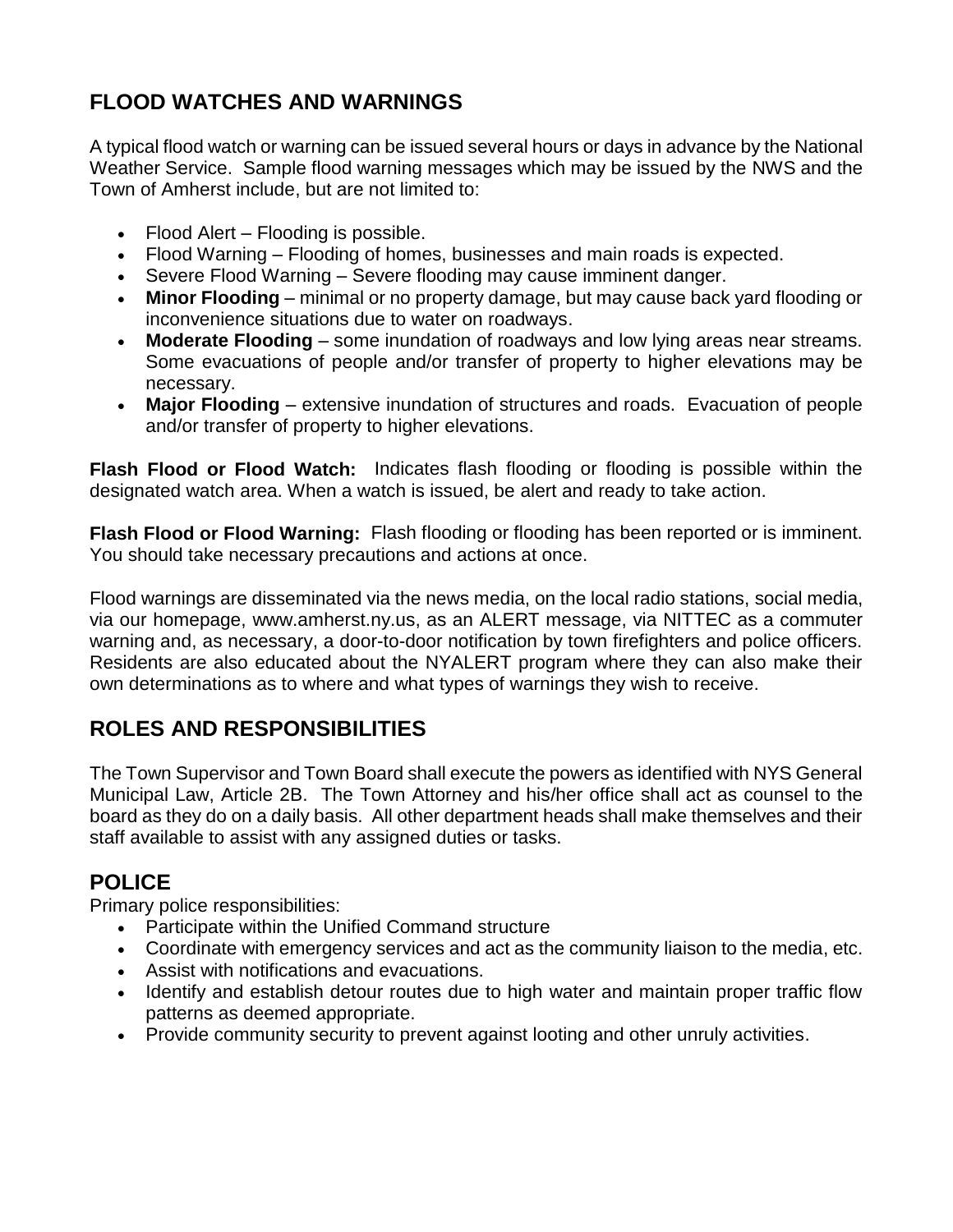### **FIRE DEPARTMENTS**

Primary fire service responsibilities:

- Participate within the Unified Command structure
- Rescue trapped or stranded individuals.
- Control fires, released chemicals and other hazards.
- Assess hazards regarding flooding and evacuations.
- Ensure safety of rescue personnel.

### **DEPARTMENT OF EMERGENCY SERVICES**

Primary responsibilities:

- Participate within the Unified Command Structure.
- Coordinate shelter operations.
- Coordinate Emergency Operations Center (EOC) operations.
- Monitor flood stage heights and communicate with National Weather Service.
- Prepare Emergency Plans for local resources and useful equipment.
- Advise residents of proactive and protective measures.
- Issuing warning messages to residents and department heads.
- Advise on weather, water flow, warnings and evacuation.
- Issue situation updates.

#### **HIGHWAY AND ENGINEERING DEPARTMENTS**

- Participate in the Unified Command Structure.
- Deploy sandbags for flood defense.
- Free obstructions to storm and waste water drainage.
- Repair breaches in flood defenses.
- Visually monitor creeks and streams.
- Coordinate activities of utility companies.

#### **CODE ENFORCEMENT DIVISION**

- Assist with damage assessment process.
- Determine if structures are habitable.
- Assist with utility restorations.

#### **ADVICE FOR THE PUBLIC DURING A FLOOD EVENT**

- 1. FLOOD WARNING: 'GO IN, STAY IN, TUNE IN'.
- 2. Stay calm.
- 3. Ensure that neighbors know of the warning, and be prepared to help them.
- 4. Keep a list of useful telephone numbers.
- 5. Monitor NOAA weather or local radio.
- 6. Prepare a flood kit to include medications, warm clothing, sealed food, blankets, matches, candles, flashlights, portable radio, spare batteries, rubber gloves, personal documents.
- 7. Do not walk or swim through floods.
- 8. Be aware of hidden dips in a road.
- 9. Floods often contain sewage avoid food that may have been contaminated by floodwater.
- 10. Avoid wet electrical equipment.
- 11. Ventilate your property as much as possible while maintaining security.
- 12. Do not drive down flooded streets.